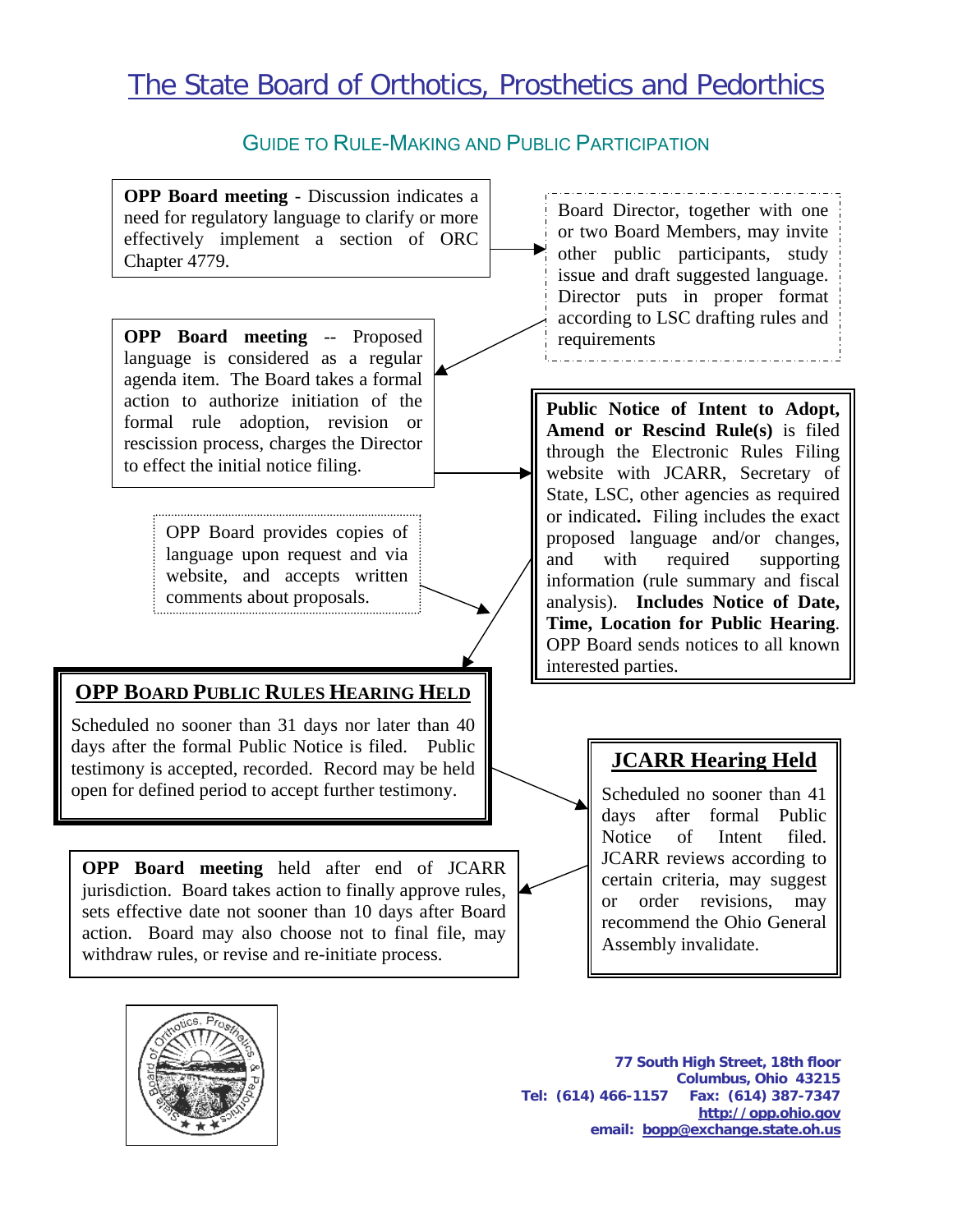# The State Board of Orthotics, Prosthetics and Pedorthics

## GUIDE TO RULE-MAKING AND PUBLIC PARTICIPATION

This guide is published to educate and assist members of the public who participate, or who may wish to participate, in the Board's rule-making process.

For a complete copy of the Board's rules regarding public meetings and hearings and the rule making process -- or any other issue addressed by regulatory language -- you may contact the Board office, or access the Board's laws and rules on our website at:

#### [http://opp.ohio.gov](http://opp.ohio.gov/)

You may also access the State of Ohio link to the full and searchable on-line versions of the Ohio Administrative Code and Revised Code from:

<http://onlinedocs.andersonpublishing.com/>

### THE STATE BOARD OF ORTHOTICS, PROSTHETICS AND PEDORTHICS

The Board was established with the enactment of Senate Bill 238 of the 123<sup>rd</sup> Ohio General Assembly, which became effective on October 27, 2000.

The Board's purpose is to protect the health and welfare of the public by carrying out its responsibilities under Ohio Revised Code (ORC) Chapter 4779 to license and regulate the professional practice of Orthotists, Prosthetists and Pedorthists, functioning as allied health care professionals. The Board carries out this mission by:

- o maintaining standards for initial licensure;
- o fielding and investigating complaints of unlicensed practice and practice contrary to law and rule;
- o promulgating rules;
- o establishing criteria for continuing education; and
- o assuring compliance with continuing education and license renewal requirements.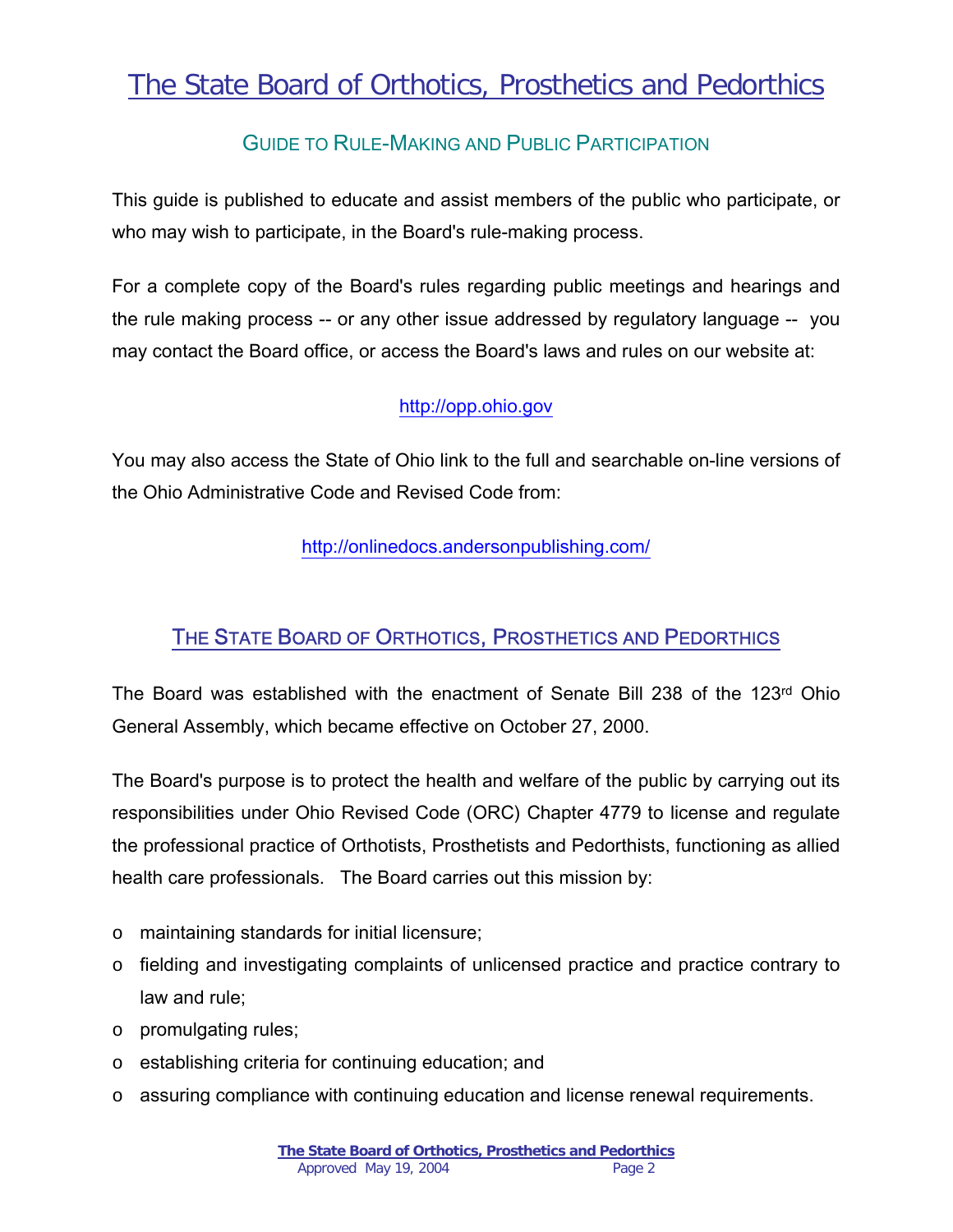ORC § 4779.05 details the requirements of Board composition. The Board consists of seven members who are appointed by the Governor to serve for terms of three years. No member shall serve for more than two consecutive terms. All members must be residents of the State of Ohio, and the Board's composition must reflect the following criteria:

- o one member must be a licensed orthotist
- o one member must be a licensed prosthetist
- o two members must be licensed as orthotists or prosthetists, or both
- o one member must be a licensed pedorthist
- o one member must be licensed as an MD, DO, or DPM under ORC Chapter [4731;](http://onlinedocs.andersonpublishing.com/revisedcode/jumptext.cfm?jumppage=4731)
- $\circ$  one member must be a consumer of orthotic or prosthetic goods and services.

According to the terms of ORC § 4779.06, members "shall receive no compensation but shall be reimbursed for actual and necessary expenses incurred in attending meetings of the board and in the performance of their official duties. The board may employ such employees as are necessary to enable it to execute its duties."

At this time, the Board employs a single Full Time Employee as Board Director, and occasional temporary, part-time office assistance. The Board is advised and represented in legal matters by an Assistant Attorney General who also represents a number of other agencies and/or boards in the Health and Human Services Section.

#### RULE MAKING AUTHORITY

ORC § 4779.08 provides the statutory authority and responsibility for the Board to promulgate rules "to carry out the purposes of this chapter", listing a number of subject areas for which the Board is directed affirmatively to enact rules, including:

(1) The form and manner of filing of applications to be admitted to examinations and for licensure and license renewal;

(2) Standards and procedures for formulating, evaluating, approving, and administering licensing examinations or recognizing other entities that conduct examinations;

(3) The form, scoring, and scheduling of licensing examinations;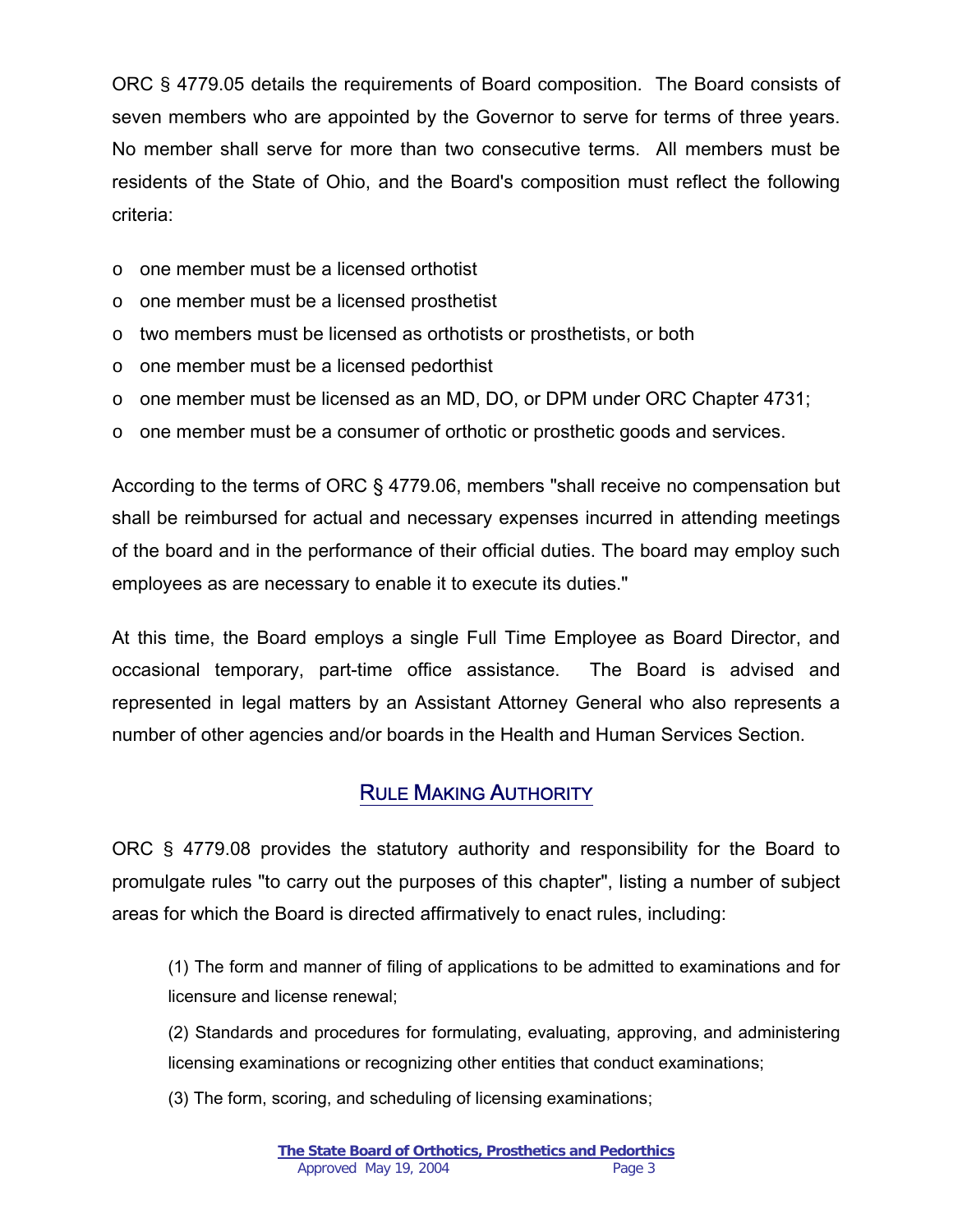(4) Fees for examinations and applications for licensure and license renewal;

(5) Fees for approval of continuing education courses;

(6) Procedures for issuance, renewal, suspension, and revocation of licenses and the conduct of disciplinary hearings;

(7) Standards of ethical and professional conduct in the practice of orthotics, prosthetics, and pedorthics;

(8) Standards for approving national certification organizations in orthotics, prosthetics, and pedorthics;

(9) Fines for violations of this chapter;

(10) Standards for the recognition and approval of educational programs required for licensure, including standards for approving foreign educational credentials;

(11) Standards for continuing education programs required for license renewal;

(12) Provisions for making available the information described in section [4779.22](http://onlinedocs.andersonpublishing.com/revisedcode/jumptext.cfm?jumppage=4779.22) of the Revised Code. [Dissemination of information to the Public]

ORC § 4779.08 also states that the Board must follow the rules promulgation and adoption procedure set forth in ORC §119.03. This section of Ohio's Administrative Procedures Act prescribes a structured process and timetable for rules:

- o to be formally proposed;
- o to be filed with other state agencies and made available for public review and comment;
- $\circ$  for a public hearing or hearings to be held to receive evidence and/or testimony regarding the effect of the proposed regulatory language or suggestions to amend the language;
- o for review by JCARR (Joint Committee on Agency Rule Review). [more on JCARR below]

All Rules adopted by the Board can be found in Chapters 4779-1 through 4779-11 of the Ohio Administrative Code.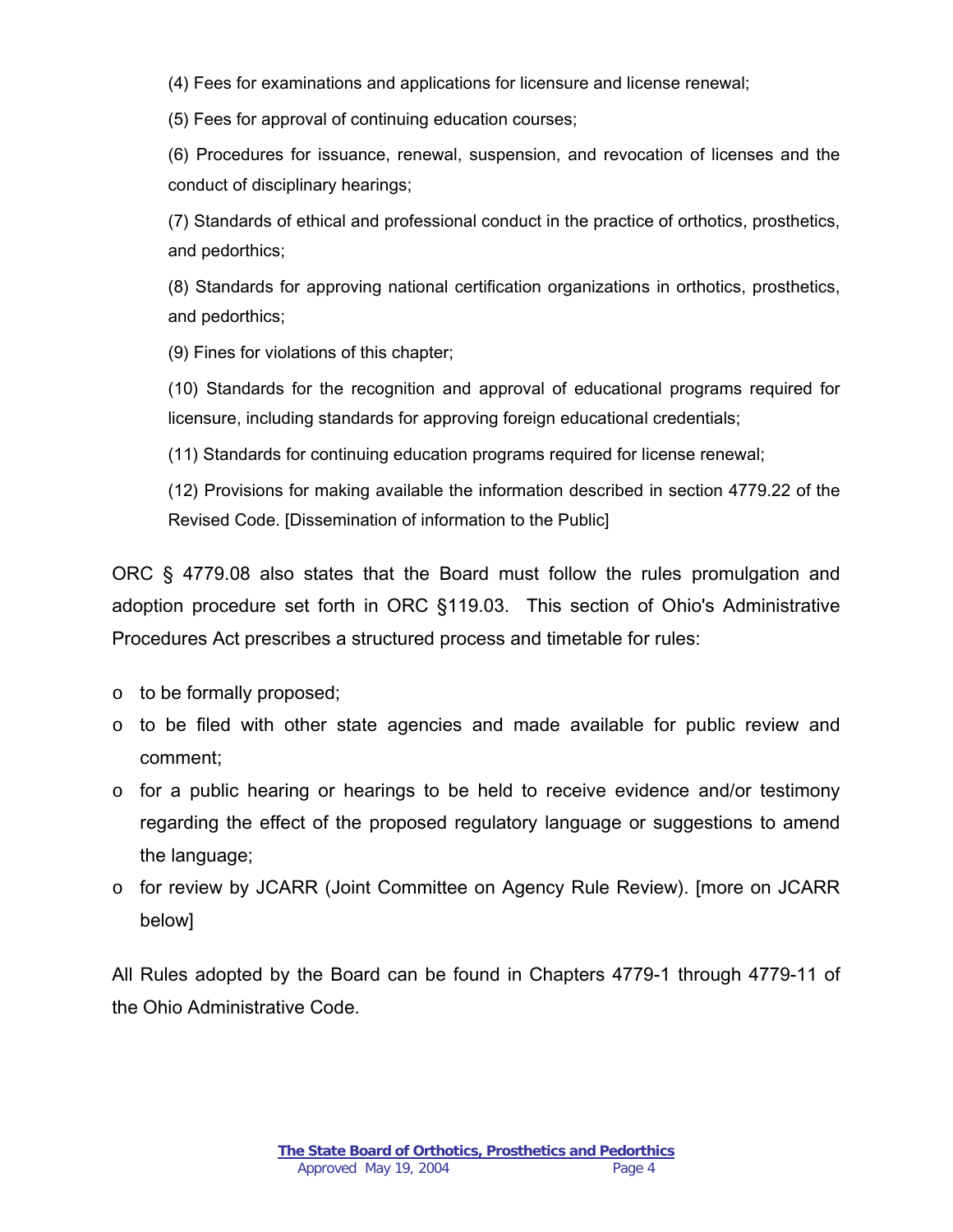## MEETINGS OF THE BOARD

The Board meets on a regular basis, generally once every two months, but more or less frequently as dictated by work flow and legal deadlines. All meetings of the Board are open to the public, although the Board may convene an Executive Session to discuss matters privileged under public meeting law.

The Board maintains a list of stakeholders and other parties interested in the operations of the Board and ORC Chapter 4779, and all such persons receive notices on a regular basis regarding scheduled Board meetings and any proposals to amend, rescind or adopt any rules. Any person interested in receiving notice of regular or special meetings of the Board, or of any proposal or action to enact, amend or rescind a rule, may request in writing to be notified of any meetings of the Board and/or hearings to consider changes to regulatory language. Requests to enter into discussion with the Board during a meeting should be made in writing in advance to the Director and should state the nature of the business to be discussed. The scheduling of such discussion will be at the discretion of the Board President.

All proposed rules, amendments, or rescissions are discussed in open session at regularly scheduled Board meetings.

# JOINT COMMITTEE ON AGENCY RULE REVIEW (JCARR)

All formal actions to create, change or abandon rule language must be filed with JCARR for review by JCARR staff to ensure that the following criteria are met:

- $\circ$  The rule does not exceed the scope of the agency's statutory authority.
- $\circ$  The rule does not conflict with a rule of the agency or another agency.
- o The rule is consistent with the intent of the General Assembly in enacting the statute under which the agency proposed the rule.
- o The agency has prepared a complete and accurate Rule Summary and Fiscal Analysis of the proposed rule.
- $\circ$  The language, to the extent it seeks to incorporate other language or text by reference, is in compliance with ORC §121.71 - 121.76.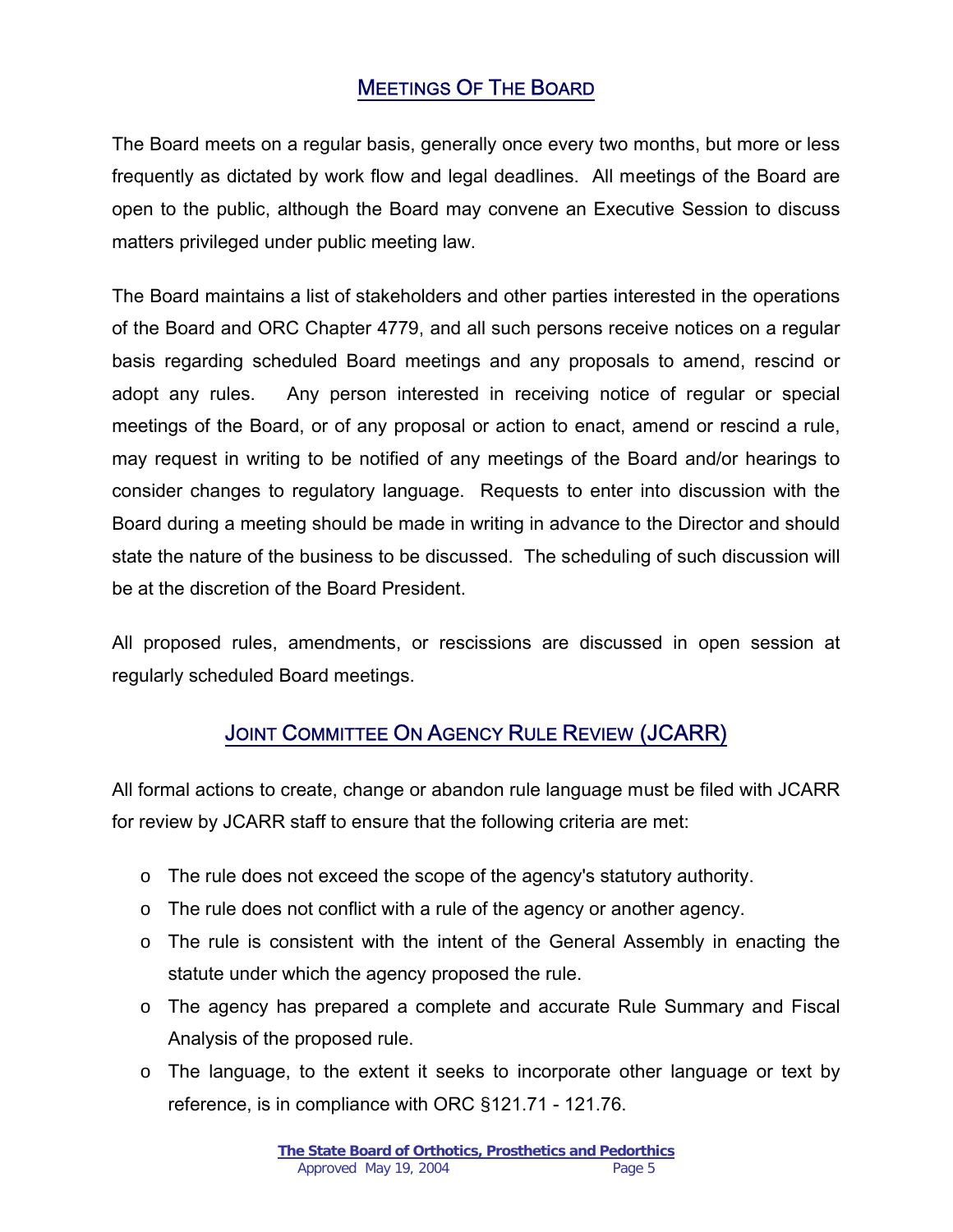JCARR meets on a regular basis to review the rules under consideration from various agencies. Each agency is notified of the date when their proposed rules actions are on JCARR's agenda, which information is also available at JCARR's website. This meeting is the final opportunity for the public to provide comments about the rules. The comments before JCARR can only address the four issues that are within JCARR's jurisdiction (statutory scope, conflicting language, legislative intent, accurate supplemental data).

#### PUBLIC RULES HEARINGS

Prior to adopting, amending or rescinding a rule, the board must make public notice of its intended action by filing the proposed action through the Electronic Rule Filing website with the various agencies specified by the Revised Code. The Legislative Service Commission then publishes the filing on the Register of Ohio, an electronic "gazette" accessible as a website to any interested party. The Board has an affirmative duty to notify all persons who have requested such information of this action. A reasonable effort must also be made to inform those affected by the proposed action. The full text of all proposed rules will be available at the board's office at least thirty days prior to the date of the public rules hearing. The rules hearing notice must include:

- o A statement of the board's intention to consider adopting, amending, or rescinding a rule;
- o A synopsis of the proposed rule, amendment, or rule to be rescinded, or a general statement of the subject matter to which the proposed rule, amendment, or rescission relates;
- o A statement of the reason or purpose for adopting, amending, or rescinding the rule;
- $\circ$  The date, time and place of the public hearing on said proposed action.

The board may assess a reasonable fee, not to exceed the cost of copying and mailing, for notices and copies of proposed actions sent to persons requesting said information.

On the date, time and place designated, the board will conduct a public hearing on the proposed rules action. The hearing may be held by or before the full board, a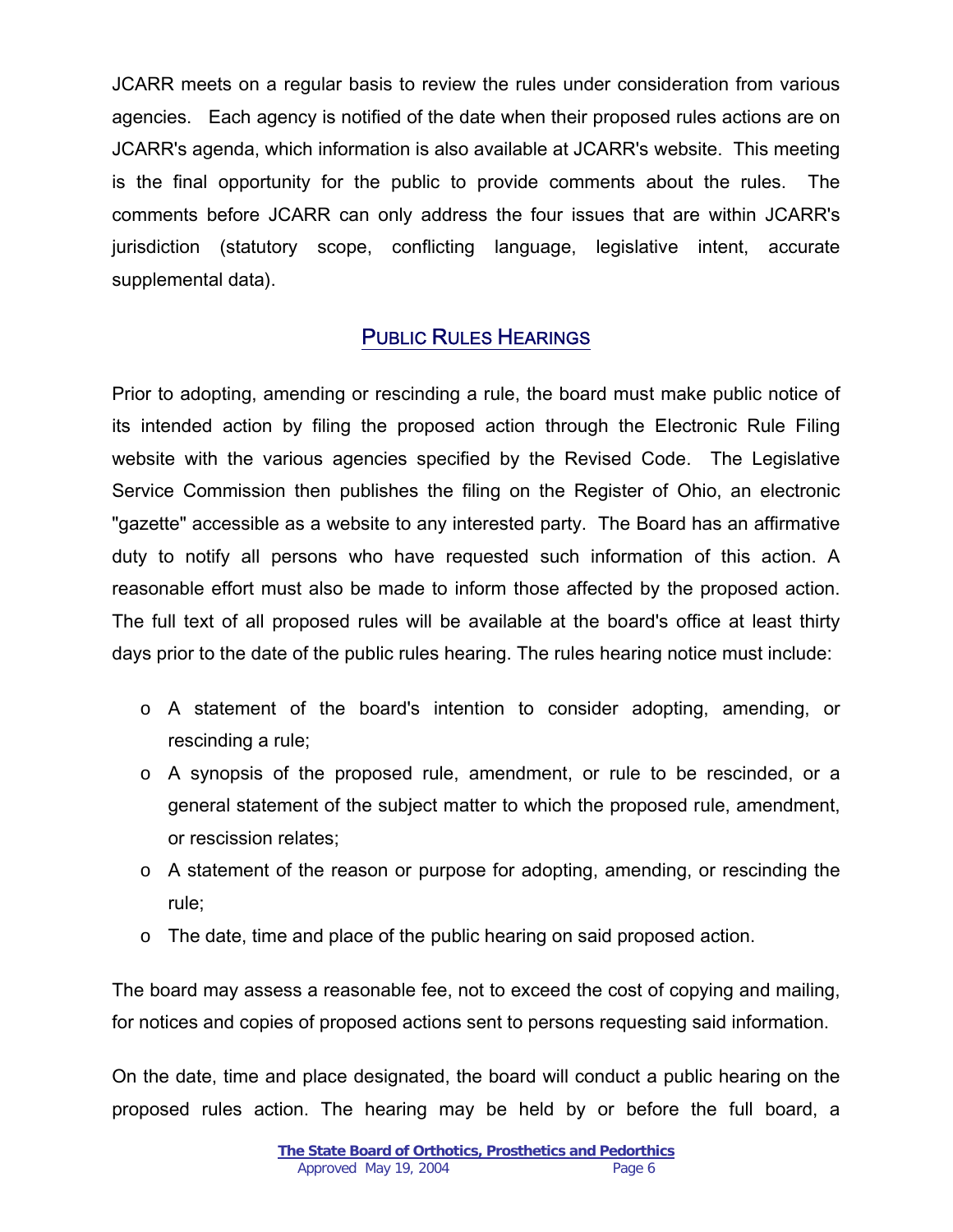designated board member, or an attorney hearing examiner. Any person affected by the proposed action may:

- o Appear and be heard in person, by the person's attorney, or both;
- o Present their positions, arguments, or contentions, orally or in writing;
- o Offer and examine witnesses;
- o Present evidence tending to show that the proposed action, if adopted or effectuated, would be unreasonable or unlawful.

The board must make a record of the information provided and/or testimony given at the hearing at the board's expense. The board may permit persons affected by the proposed action to present their positions, arguments, or contentions in writing, for a reasonable period before, after, or both before and after, the hearing. A person who presents their position or arguments or contentions in writing before or after the hearing is not required to appear at the hearing.

Upon closure of the hearing record, the board will thoroughly review and consider all testimony. The board may make changes to a rule based on testimony received. If the board refiles a rule, a second public hearing notice is not required unless the changes in the language alters the intent and effect of the rule to such a degree that it is no longer consistent with the information provided in the public hearing notice issued with the original rule filing.

#### RULES ADOPTION

After complying with the filing provisions of ORC §119, and when the time for legislative review and invalidation has expired, the Board may issue an order adopting the proposed rule or the proposed amendment or rescission of the rule, consistent with the synopsis or general statement included in the public notice. At that time, the Board must designate the effective date of the rule, amendment, or rescission, which date must not be less than ten days after the rule, amendment, or rescission has been filed in its final form. The Board must make reasonable attempts to notify persons affected by the regulatory language of the action taken.